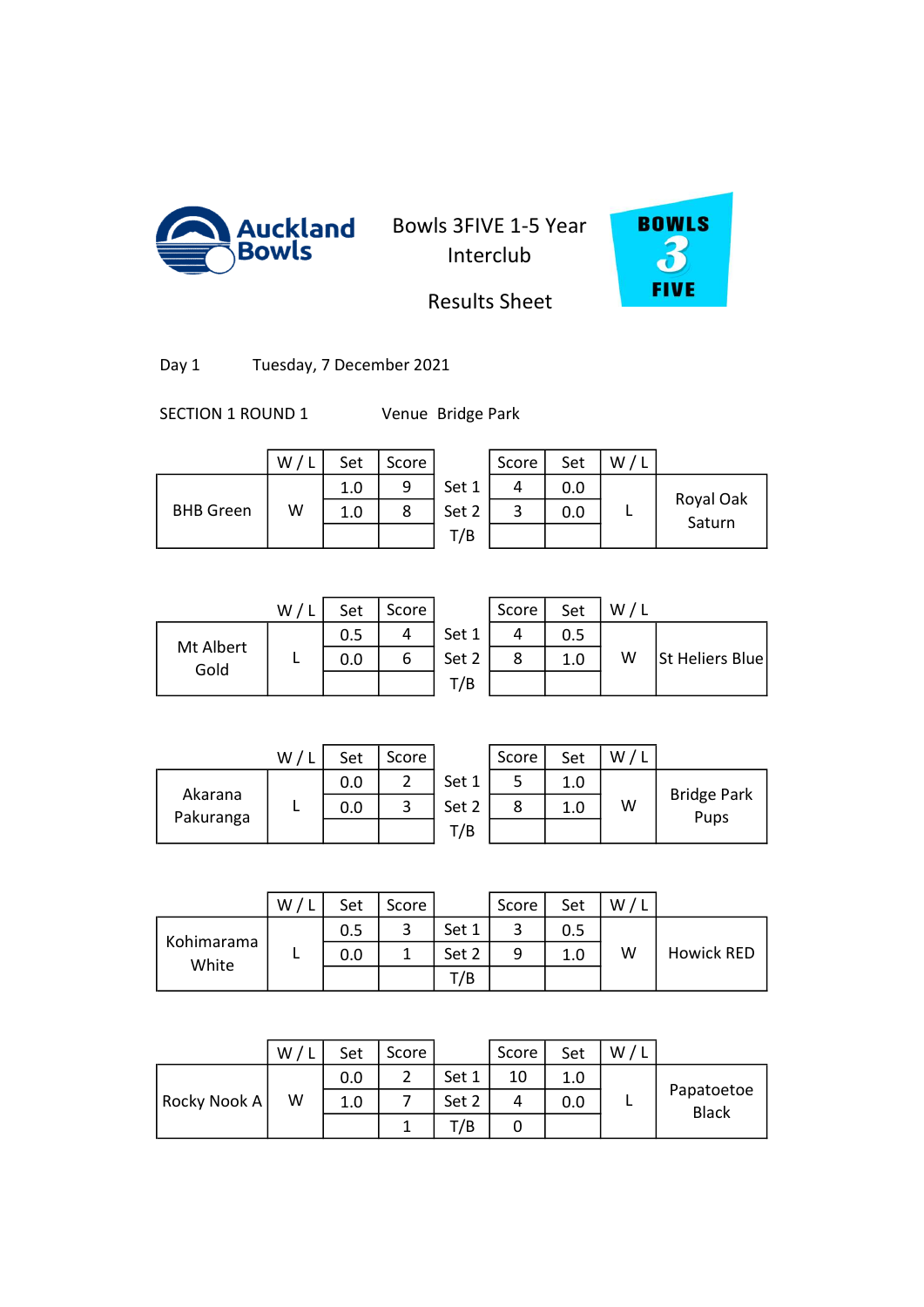



Bridge Park Sharks

## Results Sheet

| Tuesday, 7 December 2021<br>Day 1 |
|-----------------------------------|
|-----------------------------------|

SECTION 2 ROUND 1 Venue Kohimarama

|                 | W/L | Set | Score |       | Score | Set | W/L |
|-----------------|-----|-----|-------|-------|-------|-----|-----|
|                 |     | 0.0 | 5     | Set 1 |       | 1.0 |     |
| <b>BHB Blue</b> | W   | 1.0 |       | Set 2 |       | 0.0 |     |
|                 |     |     |       | T/B   |       |     |     |
|                 |     |     |       |       |       |     |     |

|                    | W/L | Set | Score |       | Score | Set |   |
|--------------------|-----|-----|-------|-------|-------|-----|---|
|                    |     | 0.0 |       | Set 1 | 11    | 1.0 |   |
| Kohimarama<br>Blue |     | 0.0 |       | Set 2 | 8     | 1.0 | W |
|                    |     |     |       | T/B   |       |     |   |
|                    |     |     |       |       |       |     |   |

|                 | W | Set | Score    |       | Score | Set | W |                   |
|-----------------|---|-----|----------|-------|-------|-----|---|-------------------|
|                 |   | 0.0 |          | Set 1 | 11    | 1.0 |   |                   |
| imarama<br>Blue |   | 0.0 | <u>.</u> | Set 2 |       | 1.0 | W | Papatoetoe<br>Red |
|                 |   |     |          | T/B   |       |     |   |                   |

|             | W/ | Set | Score |       | Score | Set | W/ |                    |
|-------------|----|-----|-------|-------|-------|-----|----|--------------------|
|             |    | 0.0 |       | Set 1 |       | 1.0 |    |                    |
| East Tamaki |    | 0.0 |       | Set 2 | 11    | 1.0 | W  | <b>Howick BLUE</b> |
|             |    |     |       | T/B   |       |     |    |                    |

|      | Score | Set | W / |             |
|------|-------|-----|-----|-------------|
| et 1 |       | 1.0 |     |             |
| et 2 | 11    | 1.0 | w   | Howick BLUE |
| '/B  |       |     |     |             |

|              | W | Set | Score |       | Score | Set | W |                |
|--------------|---|-----|-------|-------|-------|-----|---|----------------|
|              |   | 1.0 | 8     | Set 1 |       | 0.0 |   |                |
| Epsom Eagles | W | 1.0 | 11    | Set 2 | o     | 0.0 |   | <b>BHB Red</b> |
|              |   |     |       | T/B   |       |     |   |                |

| W/L | Set | Score |       | Score | Set | W/I |  |
|-----|-----|-------|-------|-------|-----|-----|--|
|     |     |       | Set 1 |       |     |     |  |
|     |     |       | Set 2 |       |     |     |  |
|     |     |       | /B    |       |     |     |  |
|     |     |       |       |       |     |     |  |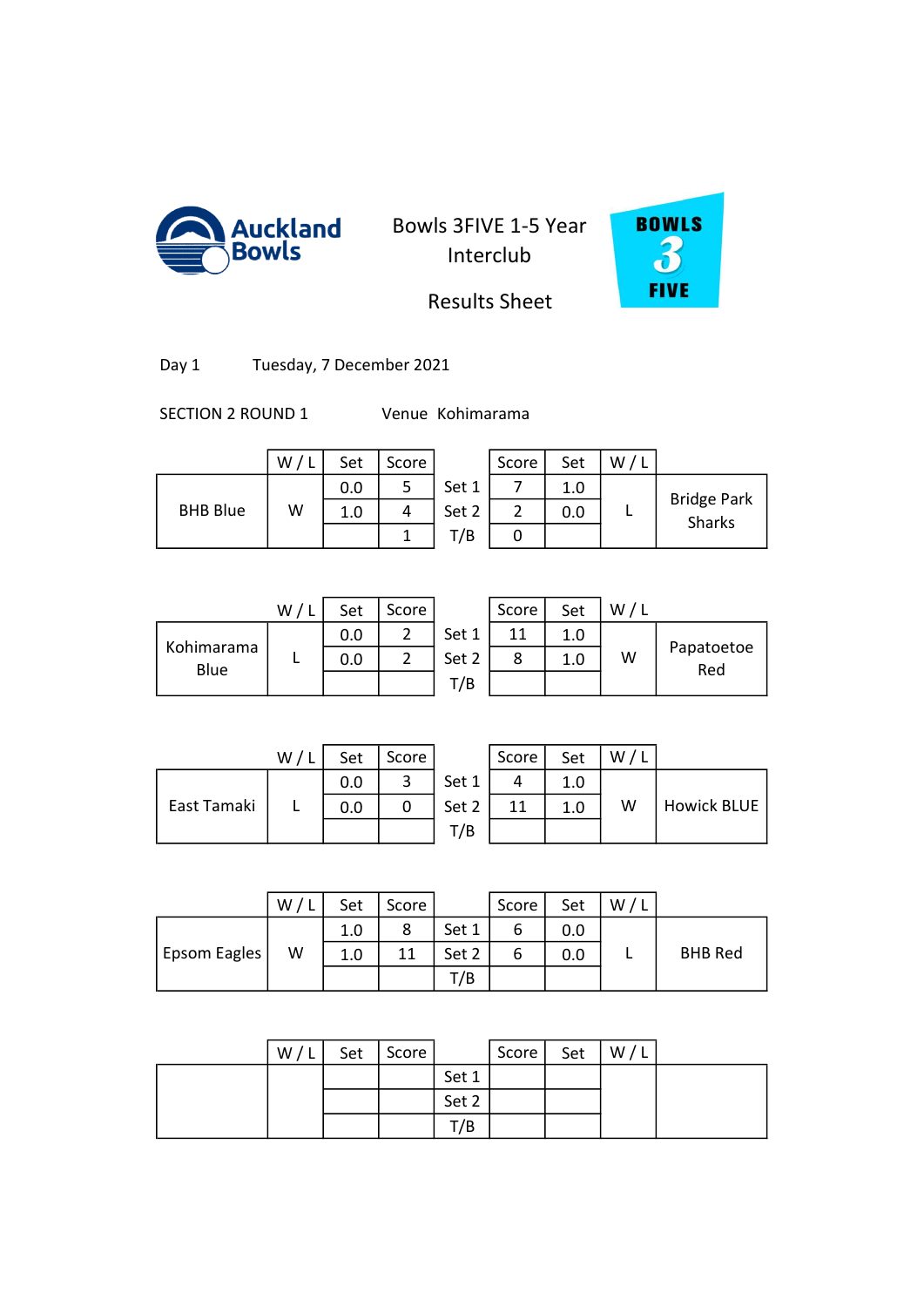



## Results Sheet

| Tuesday, 7 December 2021<br>Day 1 |
|-----------------------------------|
|-----------------------------------|

SECTION 3 ROUND 1 Venue Balmoral

|                      | W/L | Set | Score |       | Score | Set | W |
|----------------------|-----|-----|-------|-------|-------|-----|---|
|                      |     | 0.0 |       | Set 1 |       | 1.0 |   |
| <b>Balmoral Blue</b> |     | 0.0 |       | Set 2 |       | 1.0 | W |
|                      |     |     |       | T/B   |       |     |   |

|   | Set | Score |       | Score | Set | W/L |                   |
|---|-----|-------|-------|-------|-----|-----|-------------------|
|   | 0.0 |       | Set 1 | 10    | 1.0 |     |                   |
| L | 0.0 |       | Set 2 | 10    | 1.0 | W   | <b>BHB Orange</b> |
|   |     |       | T/B   |       |     |     |                   |
|   |     |       |       |       |     |     |                   |

|                          | W | Set | Score |       | Score | Set | W/1 |                            |
|--------------------------|---|-----|-------|-------|-------|-----|-----|----------------------------|
|                          |   | 1.0 |       | Set 1 | 4     | 0.0 |     |                            |
| Carlton<br>Cornwall Bees | W | 1.0 |       | Set 2 |       | 0.0 |     | Pt Chevalier<br>Scallywags |
|                          |   |     |       | T/B   |       |     |     |                            |

| W/ | Set | Score |       | Score | Set | W/L |                            |
|----|-----|-------|-------|-------|-----|-----|----------------------------|
|    | 1.0 | 6     | Set 1 | 4     | 0.0 |     |                            |
| W  | 1.0 | 6     | Set 2 |       | 0.0 |     | Pt Chevalier<br>Scallywags |
|    |     |       | T/B   |       |     |     |                            |
|    |     |       |       |       |     |     |                            |

|                  | W | Set | Score |       | Score | Set | W |
|------------------|---|-----|-------|-------|-------|-----|---|
|                  |   | 0.0 |       | Set 1 |       | 1.0 |   |
| Epsom<br>Falcons |   | 0.5 |       | Set 2 |       | 0.5 | W |
|                  |   |     |       | T/B   |       |     |   |

|                  | W, | Set | Score |       | Score | Set | W |               |
|------------------|----|-----|-------|-------|-------|-----|---|---------------|
|                  |    | 0.0 |       | Set 1 |       | 1.0 |   |               |
| Epsom<br>Falcons |    | 0.5 |       | Set 2 |       | 0.5 | W | Roosters Blue |
|                  |    |     |       | T/B   |       |     |   |               |

|                    | W <sub>1</sub> | Set | Score |       | Score | Set | W, |          |
|--------------------|----------------|-----|-------|-------|-------|-----|----|----------|
|                    |                | 1.0 | 8     | Set 1 |       | 0.0 |    |          |
| Royal Oak<br>Atlas | W              | 1.0 | כ     | Set 2 | 4     | 0.0 |    | Kohi Sky |
|                    |                |     |       | T/B   |       |     |    |          |

|          | W | Set | Score |       | Score | Set | W/ |                   |
|----------|---|-----|-------|-------|-------|-----|----|-------------------|
|          |   | 1.0 | 9     | Set 1 |       | 0.0 |    | <b>St Heliers</b> |
| O&D: Ray | W | 1.0 | 9     | Set 2 |       | 0.0 |    | Gold              |
|          |   |     |       | T/B   |       |     |    |                   |
|          |   |     |       |       |       |     |    |                   |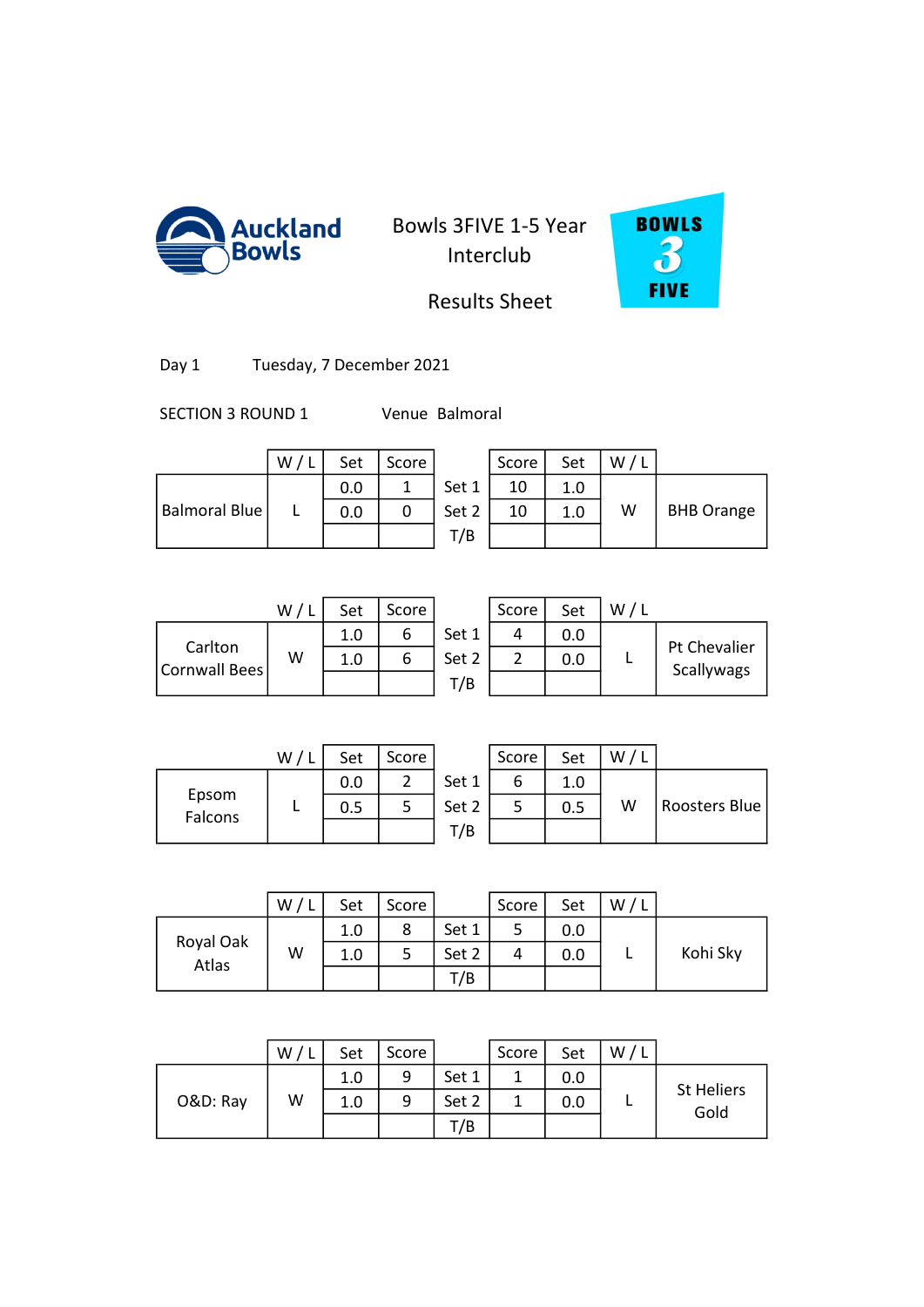



## Results Sheet

Day 1 Tuesday, 7 December 2021

SECTION 4 ROUND 1 Venue Blockhouse Bay

|             | W | Set | Score |       | Score | Set | W/L |                      |
|-------------|---|-----|-------|-------|-------|-----|-----|----------------------|
|             |   | 1.0 | ь     | Set 1 | 3     | 0.0 |     |                      |
| Epsom Hawks |   | 0.0 | 4     | Set 2 |       | 1.0 | W   | Glen Eden<br>Phoenix |
|             |   |     |       | T/B   |       |     |     |                      |
|             |   |     |       |       |       |     |     |                      |

|                   | W/L | Set | Score |       | Score | Set | / L<br>W |
|-------------------|-----|-----|-------|-------|-------|-----|----------|
|                   |     | 0.0 |       | Set 1 | 11    | 1.0 |          |
| <b>BHB Yellow</b> |     | 0.0 |       | Set 2 |       | 1.0 | W        |
|                   |     |     |       | T/B   |       |     |          |
|                   |     |     |       |       |       |     |          |

|                   | W | Set | Score |       | Score | Set | W/1 |                    |
|-------------------|---|-----|-------|-------|-------|-----|-----|--------------------|
|                   |   | 0.0 | 2     | Set 1 | 11    | 1.0 |     |                    |
| <b>BHB Yellow</b> |   | 0.0 |       | Set 2 |       | 1.0 | W   | Papatoetoe<br>Gold |
|                   |   |     |       | T/B   |       |     |     |                    |

|                         | W | Set | Score |       | Score | Set | W |                       |
|-------------------------|---|-----|-------|-------|-------|-----|---|-----------------------|
|                         |   | 1.0 | 11    | Set 1 |       | 0.0 |   |                       |
| Pt Chevalier<br>Pirates | W | 1.0 |       | Set 2 |       | 0.0 |   | <b>St Heliers Red</b> |
|                         |   |     |       | T/B   |       |     |   |                       |

|    | Score | Set | W/ |                |
|----|-------|-----|----|----------------|
|    |       | 0.0 |    |                |
| -2 |       | 0.0 |    | St Heliers Red |
| B  |       |     |    |                |

|              | W | Set | Score |       | Score | Set | W |                           |
|--------------|---|-----|-------|-------|-------|-----|---|---------------------------|
|              |   | 0.0 | 4     | Set 1 |       | 1.0 |   |                           |
| Roosters Red | W | 1.0 | b     | Set 2 |       | 0.0 |   | Pringle Park<br>Lightning |
|              |   |     |       | T/B   | U     |     |   |                           |

|                     | W | Set | Score |       | Score | Set | W |            |
|---------------------|---|-----|-------|-------|-------|-----|---|------------|
|                     |   | 0.5 | 5     | Set 1 | 5     | 0.5 |   |            |
| Royal Oak<br>Falcon |   | 0.0 | 0     | Set 2 | 13    | 1.0 | W | O&D: Sting |
|                     |   |     |       | T/B   |       |     |   |            |
|                     |   |     |       |       |       |     |   |            |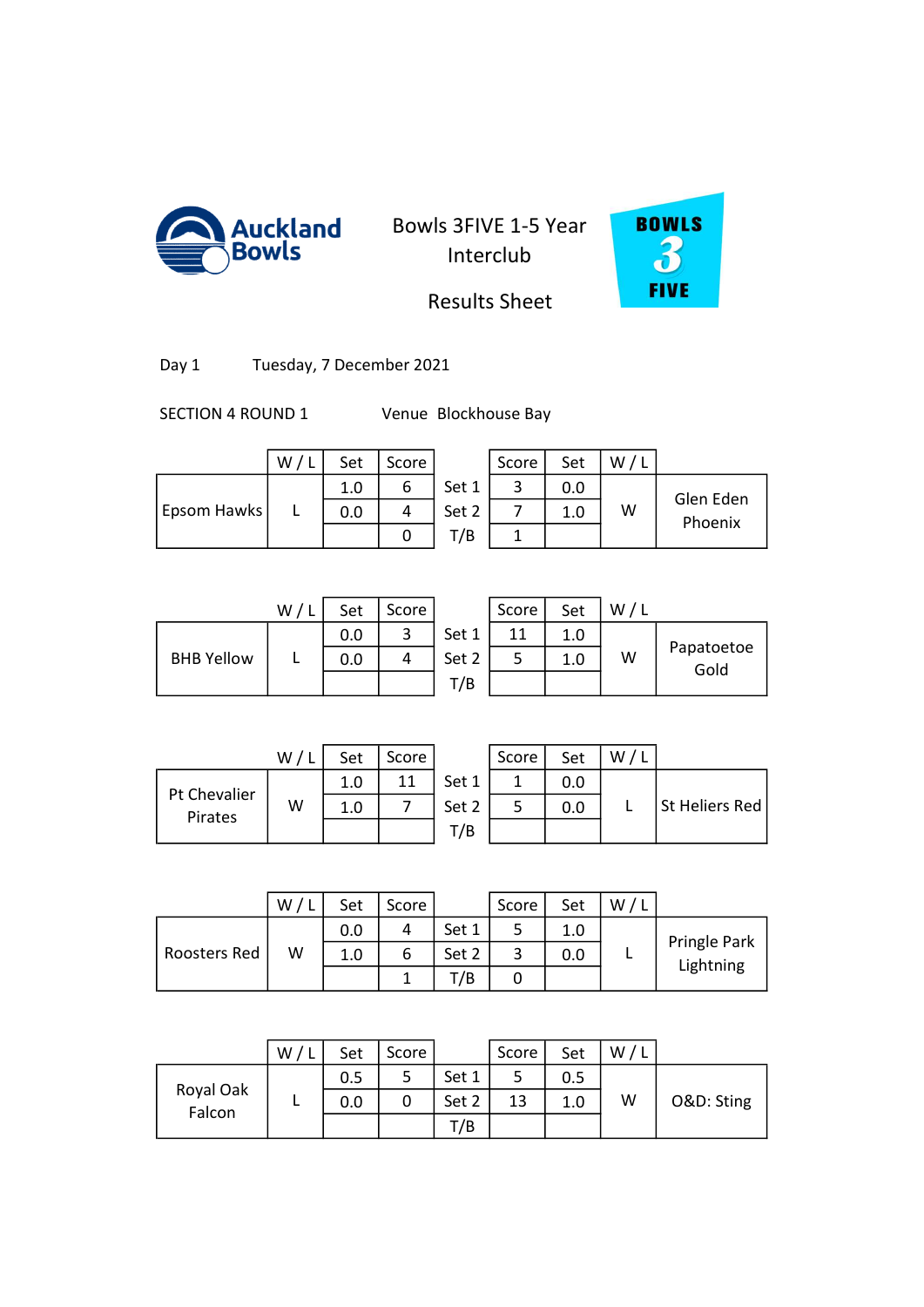



Results Sheet

Day 1 Tuesday, 7 December 2021

SECTION 1 ROUND 2 Venue Bridge Park

|                  | W | Set | Score |       | Score | Set | W/L |           |
|------------------|---|-----|-------|-------|-------|-----|-----|-----------|
|                  |   | 1.0 |       | Set 1 |       | 0.0 |     | Mt Albert |
| <b>BHB</b> Green | W | 1.0 |       | Set 2 |       | 0.0 |     | Gold      |
|                  |   |     |       | T/B   |       |     |     |           |

|                     | W/1 | Set | Score |       | Score | Set | W |
|---------------------|-----|-----|-------|-------|-------|-----|---|
|                     |     | 0.0 |       | Set 1 |       | 1.0 |   |
| Royal Oak<br>Saturn |     | 0.0 |       | Set 2 | 8     | 1.0 | W |
|                     |     |     |       | T/B   |       |     |   |
|                     |     |     |       |       |       |     |   |

| W/l | Set | Score |       | Score | Set | W |                            |
|-----|-----|-------|-------|-------|-----|---|----------------------------|
|     | 0.0 |       | Set 1 |       | 1.0 |   |                            |
|     | 0.0 |       | Set 2 |       | 1.0 | W | <b>Bridge Park</b><br>Pups |
|     |     |       | T/B   |       |     |   |                            |

|                 | W/L | Set | Score |    |
|-----------------|-----|-----|-------|----|
|                 |     | 1.0 |       | Se |
| St Heliers Blue | w   | 0.0 |       | S٤ |
|                 |     |     |       |    |

|                 | W / L | Set | Score |       | Score | Set | W/L |                   |
|-----------------|-------|-----|-------|-------|-------|-----|-----|-------------------|
|                 |       | 1.0 |       | Set 1 | ∽     |     |     |                   |
| St Heliers Blue | W     | 0.0 | 5     | Set 2 | ь     | 1.0 |     | <b>Howick RED</b> |
|                 |       |     |       | T/B   |       |     |     |                   |

|                      | W | Set | Score |       | Score | Set | W |              |
|----------------------|---|-----|-------|-------|-------|-----|---|--------------|
|                      |   | 0.0 | 4     | Set 1 | 5     | 1.0 |   |              |
| Akarana<br>Pakuranga |   | 1.0 | 4     | Set 2 | 3     | 0.0 | W | Rocky Nook A |
|                      |   |     | U     | T/B   |       |     |   |              |
|                      |   |     |       |       |       |     |   |              |

3 1.0 10 9 1.0 0

|                     | W | Set | Score |       | Score | Set | W |                            |
|---------------------|---|-----|-------|-------|-------|-----|---|----------------------------|
|                     |   | 0.0 | ົ     | Set 1 | 10    |     |   |                            |
| Kohimarama<br>White |   | 0.5 |       | Set 2 | 9     | 0.5 | W | Papatoetoe<br><b>Black</b> |
|                     |   |     |       | T/B   |       |     |   |                            |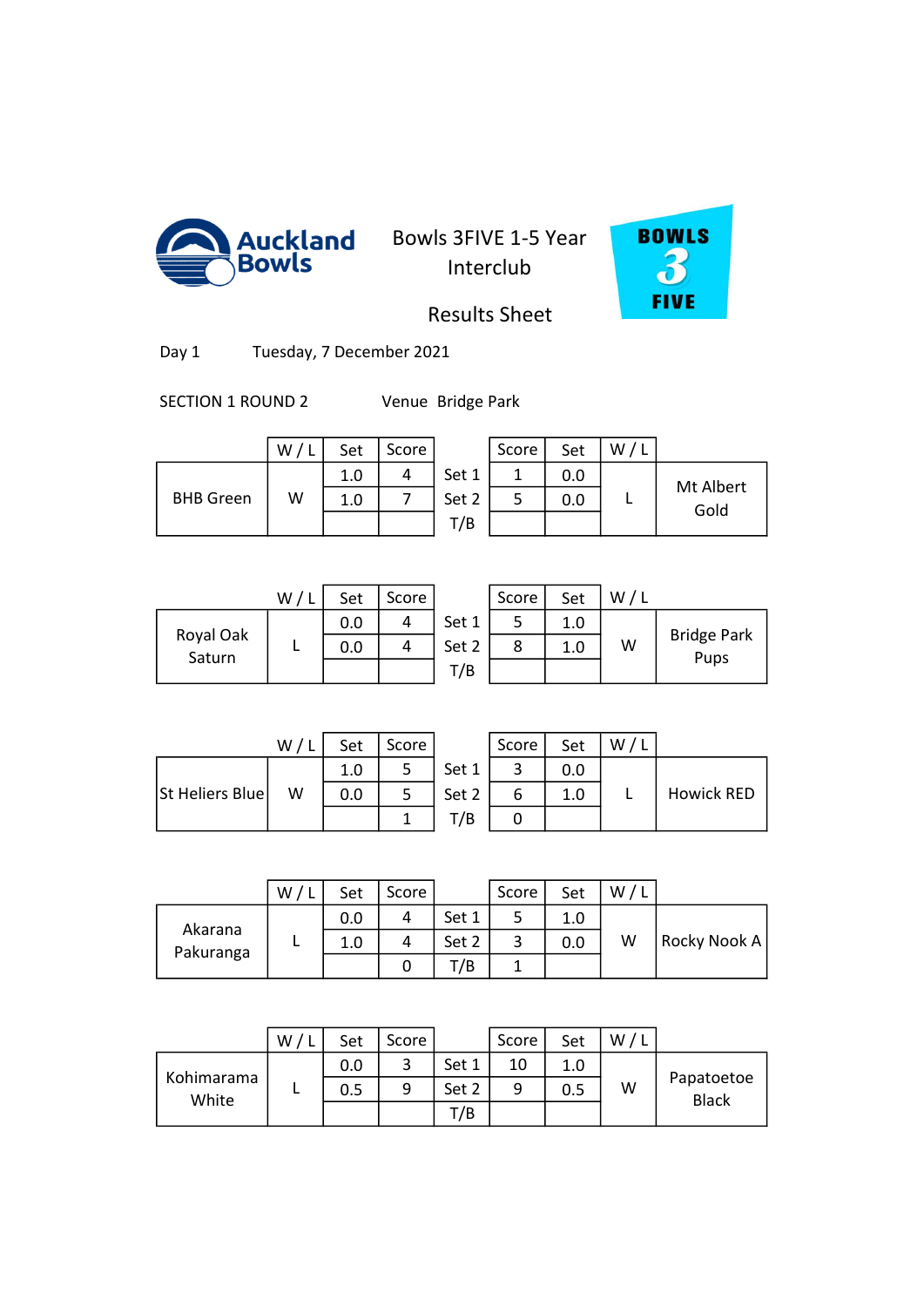



Results Sheet

Day 1 Tuesday, 7 December 2021

SECTION 2 ROUND 2 Venue Kohimarama

|                 | W | Set | Score |       | Score | Set | w |
|-----------------|---|-----|-------|-------|-------|-----|---|
|                 |   | 1.0 |       | Set 1 | ∽     | 0.0 |   |
| <b>BHB Blue</b> | W | 1.0 | o     | Set 2 |       | 0.0 |   |
|                 |   |     |       | T/B   |       |     |   |

|                 | W | Set | Score |       | Score | Set | w |                    |
|-----------------|---|-----|-------|-------|-------|-----|---|--------------------|
|                 |   | 1.0 |       | Set 1 |       | 0.0 |   |                    |
| <b>BHB Blue</b> | W | T.N | o     | Set 2 |       | 0.0 |   | Kohimarama<br>Blue |
|                 |   |     |       | T/B   |       |     |   |                    |

|                              | W/1 | Set | Score |       | Score | Set |  |
|------------------------------|-----|-----|-------|-------|-------|-----|--|
|                              |     | 0.0 | ь     | Set 1 |       | 1.0 |  |
| <b>Bridge Park</b><br>Sharks | W   | 1.0 | 6     | Set 2 |       | 0.0 |  |
|                              |     |     |       | T/B   |       |     |  |
|                              |     |     |       |       |       |     |  |

|                            | W | Set | Score |       | Score | Set | W/L |             |
|----------------------------|---|-----|-------|-------|-------|-----|-----|-------------|
|                            |   | 0.0 |       | Set 1 |       | 1.0 |     |             |
| idge Park<br><b>Sharks</b> | W | 1.0 |       | Set 2 |       | 0.0 |     | East Tamaki |
|                            |   |     |       | T/B   |       |     |     |             |

|                   | W/ | Set | Score |    |
|-------------------|----|-----|-------|----|
|                   |    | 1.0 |       | Sє |
| Papatoetoe<br>Red |    | 0.0 |       | ŠЄ |
|                   |    |     |       |    |

|                | W/ | Set | Score |       | Score | Set | W/L |              |
|----------------|----|-----|-------|-------|-------|-----|-----|--------------|
|                |    | 1.0 |       | Set 1 | ◠     |     |     |              |
| atoetoe<br>Red |    | 0.0 |       | Set 2 | 13    | 1.0 | W   | Epsom Eagles |
|                |    |     |       | T/B   |       |     |     |              |

|                    | W/1 | Set | Score |       | Score | Set | W/L |                |
|--------------------|-----|-----|-------|-------|-------|-----|-----|----------------|
|                    |     | 1.0 | 4     | Set 1 | ว     | 0.0 |     |                |
| <b>Howick BLUE</b> | W   | 0.0 | 6     | Set 2 | 9     | 1.0 |     | <b>BHB Red</b> |
|                    |     |     |       | T/B   |       |     |     |                |
|                    |     |     |       |       |       |     |     |                |

0 1.0 9 1.0 9 1.0 9 1.0 9 1.0 9 1.0 9 1.0 9 1.0 9 1.0 9 1.0 9 1.0 9 1.0 9 1.0 9 1.0 9 1.0 9 1.0 9 1.0 9 1.0 9

| W/L | Set   Score |       | Score | Set | W/L |  |
|-----|-------------|-------|-------|-----|-----|--|
|     |             | Set 1 |       |     |     |  |
|     |             | Set 2 |       |     |     |  |
|     |             | T/B   |       |     |     |  |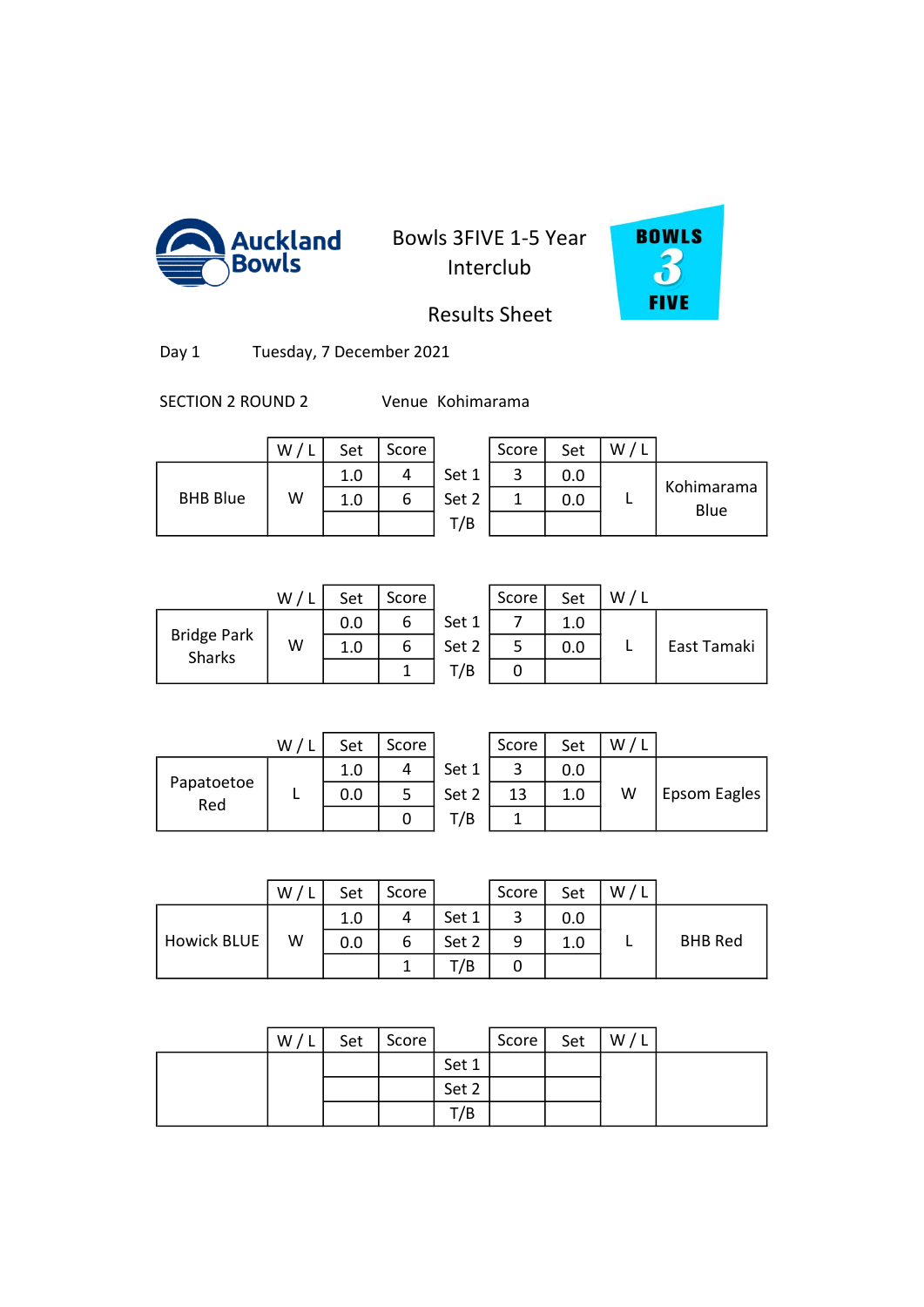



Results Sheet

Day 1 Tuesday, 7 December 2021

SECTION 3 ROUND 2 Venue Balmoral

|               | W | Set | Score |       | Score | Set | W / |                          |
|---------------|---|-----|-------|-------|-------|-----|-----|--------------------------|
|               |   | 1.0 |       | Set 1 |       | 0.0 |     |                          |
| Balmoral Blue | W | 1.0 | 11    | Set 2 |       | 0.0 |     | Carlton<br>Cornwall Bees |
|               |   |     |       | T/B   |       |     |     |                          |

|                   | W / L | Set | Score |       | Score | Set | / L<br>W |
|-------------------|-------|-----|-------|-------|-------|-----|----------|
|                   |       | 1.0 |       | Set 1 |       | 0.0 |          |
| <b>BHB Orange</b> | W     | 1.0 | 10    | Set 2 |       | 0.0 |          |
|                   |       |     |       | T/B   |       |     |          |
|                   |       |     |       |       |       |     |          |

|                   | W | Set | Score |       | Score | Set | W/1 |               |
|-------------------|---|-----|-------|-------|-------|-----|-----|---------------|
|                   |   | 1.0 |       | Set 1 |       | 0.0 |     |               |
| <b>BHB Orange</b> | W | 1.0 | 10    | Set 2 | ∸     | 0.0 |     | Roosters Blue |
|                   |   |     |       | T/B   |       |     |     |               |

|              | W, | Set | Score |       | Score | Set | W |          |
|--------------|----|-----|-------|-------|-------|-----|---|----------|
|              |    | 0.0 |       | Set 1 |       | 1.0 |   |          |
| Pt Chevalier | w  | 1.0 |       | Set 2 |       | 0.0 |   | Kohi Sky |
| Scallywags   |    |     |       | T/B   |       |     |   |          |

| W/L | Set | Score |       | Score | Set | W/L |          |
|-----|-----|-------|-------|-------|-----|-----|----------|
|     | 0.0 |       | Set 1 |       | 1.0 |     |          |
| W   | 1.0 |       | Set 2 |       | 0.0 |     | Kohi Sky |
|     |     |       | T/B   |       |     |     |          |

|                  | W | Set | Score |       | Score | Set | W |          |
|------------------|---|-----|-------|-------|-------|-----|---|----------|
|                  |   | 0.0 | 3     | Set 1 | 8     | 1.0 |   |          |
| Epsom<br>Falcons | W | 1.0 | 5     | Set 2 | 3     | 0.0 |   | O&D: Ray |
|                  |   |     |       | 7B    | U     |     |   |          |
|                  |   |     |       |       |       |     |   |          |

3 1.0 9 7 1.0 0

|                    | W | Set | Score |       | Score | Set | W |                           |
|--------------------|---|-----|-------|-------|-------|-----|---|---------------------------|
|                    |   | 1.0 | b     | Set 1 |       | 0.0 |   |                           |
| Royal Oak<br>Atlas | W | 1.0 | 9     | Set 2 |       | 0.0 |   | <b>St Heliers</b><br>Gold |
|                    |   |     |       | T/B   |       |     |   |                           |